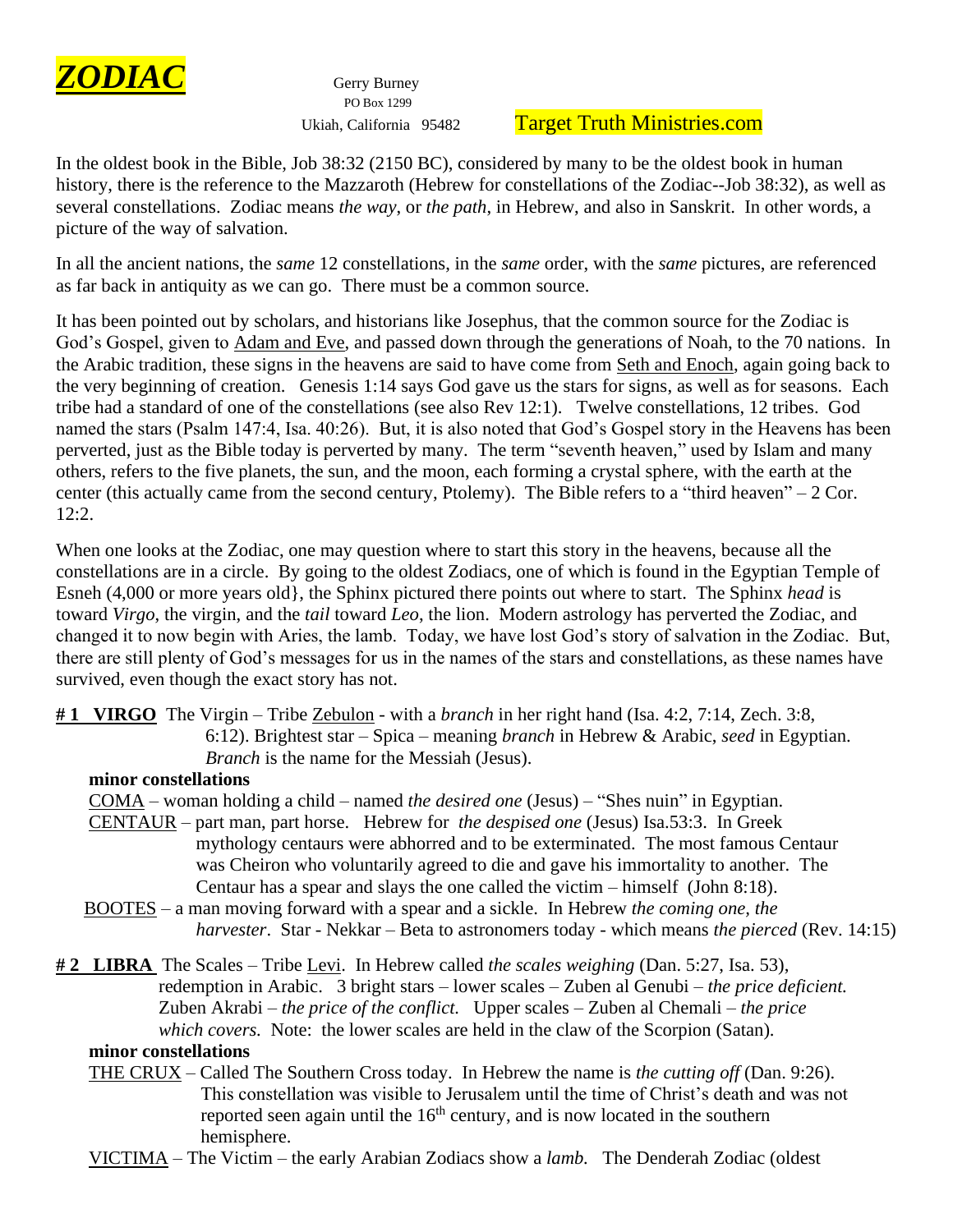known Zodiac) is a picture of a *child.* Both the Arabic and Hebrew names mean *to be slain.* Today it is called the wolf or beast. John 10:15, 18, Isa. 53:7.

- CORONA, or CORNONE BOREALIS The Crown of the northern crown. A picture of rising from the cross in the south to the crown in the north. Heb. 2:9.
- **# 3 SCORPIO** The Scorpion Tribe Dan (Eagle). In Arabic and Syriac means Scorpion and also means *the conflict* (Rev. 9: 10-11, 2 Corin. 5:21, Rev. 12:9 ) Satan ready to destroy Christ

 Main stars – Antares – Arabic for *the wounding* (Satan) Located at the heart of Scorpio. Lesath – In Hebrew means *the perverse* (Satan).

### **minor constellations**

- OPHIUCHUS The Serpent Holder. A man struggling with the serpent over a crown. Scorpio ready to sting Ophiuchus left heal (Gen.3:15), and Ophiuchus is ready to crush Scorpio. In Greek myth, Aesculapius – the God man who could bring the dead back to Life. He suffered death and was raised to glory by his father Apollo.
- SERPENS The Serpent which Ophiuchus (or Aesculapius) is struggling with (Luke 10:19)
- HERCULES To Phoenicians and to Greeks he is the god begotten man who would *deliver them.* In Hebrew called Gibbor – *the mighty one* (Isa. 9:6, El Gibbor – Mighty God). Main Star is Ras-al-Gethi – *the head of him who bruises*. Note: the foot of Hercules is on top of the head of the dragon.  $2<sup>nd</sup>$  brightest star called – *the branch kneeling*.

**# 4 SAGITTARIUS** – The Archer – Tribe Asher. A centaur, part man and part horse, and an archer. In Akkadian called Nun Ki – meaning *the Prince of the earth*, a dual nature (Rev.19:11- 13). The arrow is aimed at the star Antares – the heart of the Scorpion. Bright Star – Naim. In Hebrew means *the gracious one -* 1 John 3:8.

## **minor constellations**

LYRA – The Harp – means *praise for the conqueror.*

Bright star – Vega – means *he shall be exalted.*

- ARA The Alter means *consuming fire prepared for his enemies –* seen upside down in the sky, as if pouring fire into Hell (Rev.20:15), prepared for Satan and his angels – Matt. 25:41.
- DRACO The Dragon his head is under the foot of Hercules (Gen.3:15)

 Bright stars – Thuban. In Hebrew *the subtle* (Gen. 3 :1- Satan). Note that 4,700 years ago (Noah), this star was the Polar Star and things revolved around it.

> Rastaban – in Hebrew is *the head of subtle, the head of the serpent.* Ethanin – in Hebrew means *the long serpent – dragon*

**# 5 CAPRICORNUS** – The Goat – Tribe Naphtali. Half goat and half fish. From the dying goat comes a living fish.

> Bright stars – Al Gedi – the kid. The goat is the sin offering-Lev. 16:7-9, 15-16. Deneb Al Gedi – *the sacrifice cometh.* Ma Asad – *the slaying* - John 3:14, 12:24.

### **minor constellations**

- SAGITTA The Arrow. No bow and no archer. The arrow from God aimed at Jesus-the wrath of God.
- AQUILA The Eagle falling wounded. The eagle is a royal bird and the natural enemy of the serpent. The eagle will tear its own flesh to feed its young (Ex. 19:4, Deut. 32:11-12). Bright Stars – Al Tair – Arabic for *the wounding.*
	- Tarared Hebrew for *the wounded.*
	- Al Cair *the piercing.*

Al Okab – *wounded in the heal* (Gen.3:15).

 DELPHINUS - The Dolphin – a great fish. It goes from the great depths (hell), and leaps out of the sea. In ancient mythology the dolphin was the most sacred of fish - Psalm 42:7.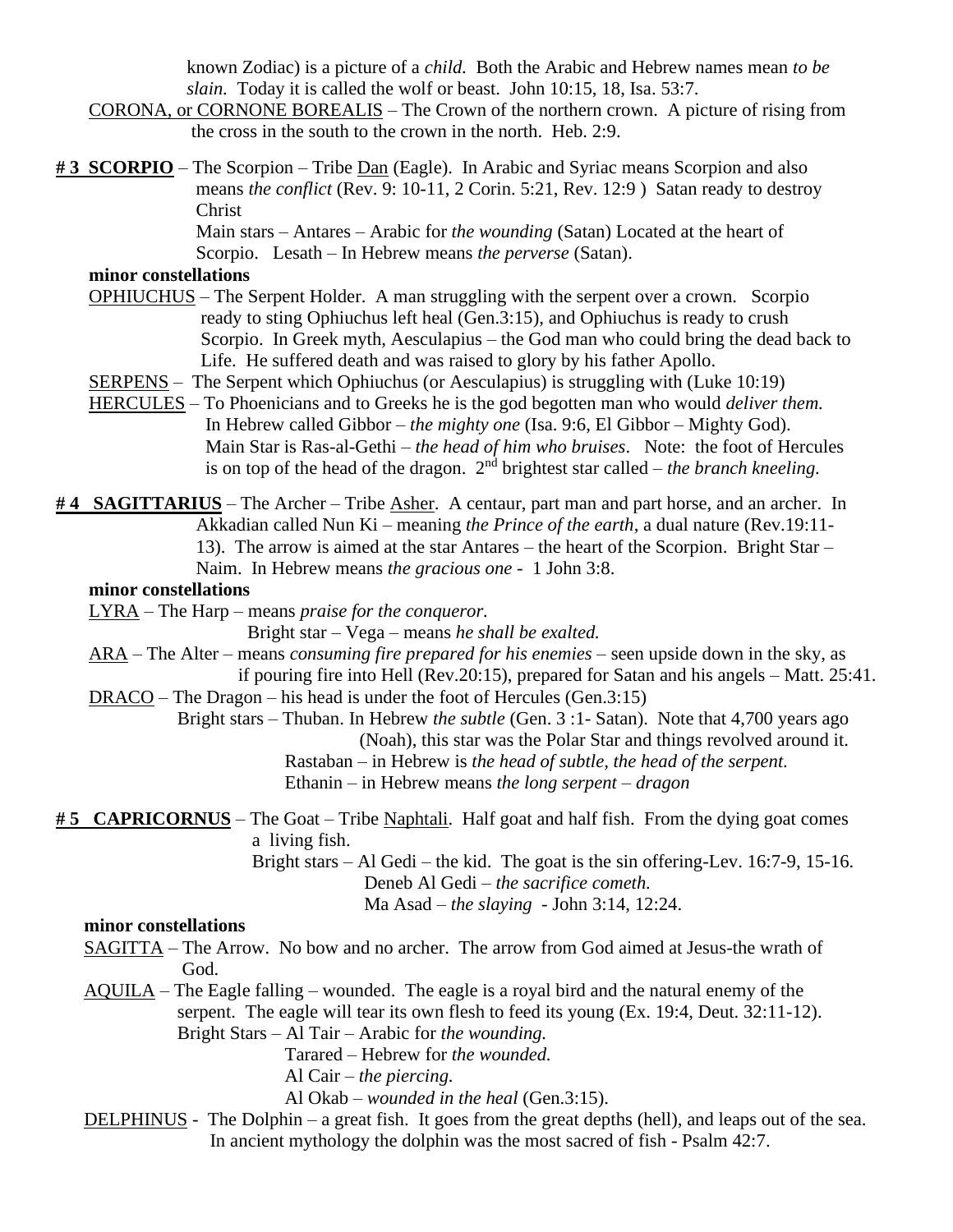**# 6 AQUARIUS** – The Water Pourer – Tribe Ruben, the man (**# 6** in Hebrew), pours water on to the southern fish. Water is the symbol of the Holy Spirit - John 7:37-39. Major star is Scheat meaning "*He who returneth".*

#### **minor constellations**

PISCIS AUSTRALIS – The Southern Fish. In Greek myth this is Aphrodite trying to escape monster

 PEGASUS – The Fountain Horse – Winged Horse, swift messenger. The stars in Pegasus mean good tidings and blessings, and star Markab meaning "*returning from afar".*

CYGNUS - The Swan – king bird of the waters. This is a perfect cross.

Bright Stars – Deneb – *the judge to come.*

Azel – *he who goes and returns quickly* Rev. 22:20. Fafage – *the glorious shinning forth.*

**# 7 PISCES –** The Fishes – 2 fishes – Tribe Simeon. One fish moving toward the Pole Star (Heaven), and the other moving in the path of the sun (this world). Both fish are banded to Cetus – the sea monster, and to Aries – the Lamb. In Hebrew Dagim – *the fishes.* In Egyptian Pisces means *fishes that belong to the one who is coming.* Jn. 21:1-11. Bright Star – Al Samaca – *the upheld.* Okda – *the united.*

#### **minor constellations**

THE BAND – connects the 2 fishes and connects to Cetus, the sea monster, and Aries the Lamb.

- ANDROMEDA The Chained Woman (church). Stars names are *the weak, the afflicted, the Chaine.* In Greek mythology the woman Andromeda is rescued by Perseus who just slew Medusa, the evil one. Note: in 2012 we leave Pisces and move to Aquairus. This Andromeda Galaxy (m-31) is moving toward us at 160 miles per second, while the rest of space is moving away.
- CEPHEUS The Crowned King on a Throne his foot on the Pole Star. Cepheus means *the royal branch, the king.*

Bright stars – Al Deramin – *coming quickly.* Al Phirk – *the redeemer.* Al Rai – *he who bruises.*

**# 8 ARIES** – The Lamb – Tribe Gad. In Hebrew for *the lamb sent forth.* In Greek for *the lamb*. In Latin for *the chief, the head.* One paw is controlling the sea monster, the other paw is controlling the fishes (church) - Rev. 5:12.

#### **minor constellations**

- CASSIOPEIA A Woman in a Chair glorified. In Egyptian called Set set up as a queen (Rev. 19 the marriage, the wife). Star – Shedar – Hebrew for *the freed.*
- CETUS The Sea Monster the enemy of the fish.

Stars – Mira – Hebrew for *rebel.*

Menkar – Hebrew for *chained enemy.*

Diphda – Hebrew for *the overthrown.*

**PERSEUS** - The Breaker. Mythology says he was born under a shower of gold and lived under Persecution, and for the sake of his father he destroyed the evil Medusa (3 heads with hair of serpents – the false trinity – Rev.16:13-14), and rescued Andromeda (church) and married her - Micah 2:13.

Stars – Mirfak – *one who helps.*

Al Genib – *the one who carries away.* Al Ghoul – *the evil spirit.* Rosh Satan – *Satan's head.*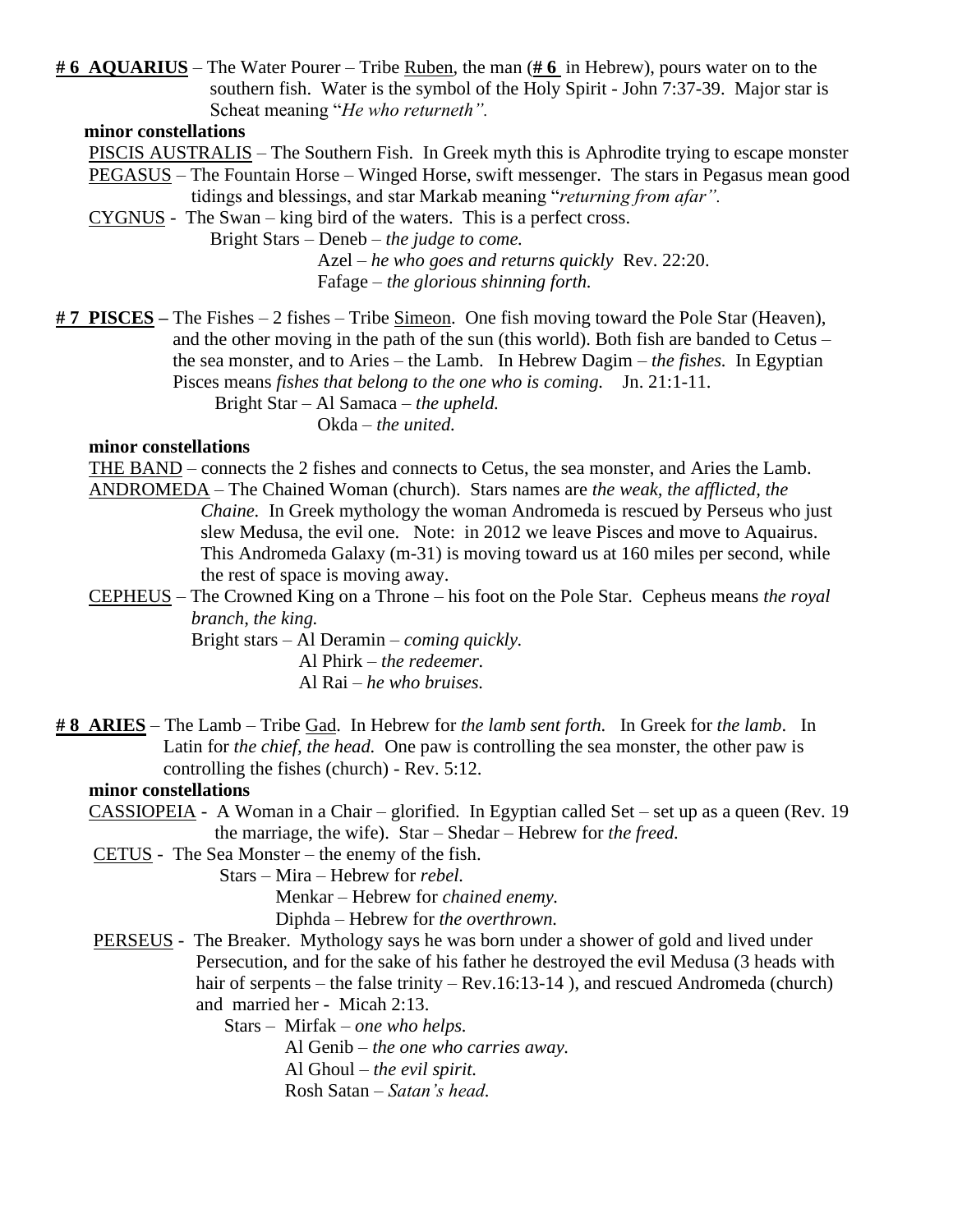**# 9 TAURUS –** The Bull - Tribe Ephram / Manessah (Joseph) - (extinct wild ox – elephant size). It Grows right out of the Lamb. The Lamb (savior), changing to the Bull (judgment). Note: when Taurus rises in the sky, Scorpio sinks. Also, on the shoulder of Taurus ride the Pleiades – the 7 sisters - Job 9:9, 38:31.

 Star – Al Debaran – *the leader,* or *the captain –* the eye of the bull (Isa. 34:2-8). **minor constellations**

ORION (**Osiris in Egypt**) **–** *he who comes forth as light.* In Hebrew – Chesil – *a strong one* – a mighty hunter. Orion is seen holding the dead lion's head (the lion goes about seeking to devour, 1 Pet. 5:8 - Jesus conquering Satan). Orion has a sword with a lambs head on the handle. Orion is the Lamb (Jesus). Note: in mythology Orion was born of a woman as a gift of god - Job 9:9

> Stars – Betelgeuse and Bellatrix – on Orion's shoulder swinging a club – *coming quickly, the branch coming and swiftly destroying.*

Rigel – *the foot that crusheth* (Gen. 3:15).

- ERIDANUS *the river of the judge.* A fiery river flows out of the foot of Orion toward the Sea monster Cetus (Psalm. 97:1-3). Note: in Greek myth – a fiery river to destroy earth.
- AURIGA The Charioteer *the shepherd.* In his right hand goes the band connected to Pisces, the 2 Fishes. In his arms are goats and lambs. Note: in the oldest Zodiac (Dendera in Egypt), in his right hand is a scepter with the head of a lamb, and the scepter is in the shape of a cross - Isa. 40:11, Dan. 7:9-10, Nahum 1:6
- **# 10 GEMINI –** The Twins Tribe Benjaman. In Hebrew *the united –* the sufferer and the ruler, the two natures of Jesus. The two stars are Castor and Pollux. A picture of 2 hunters now seated in rest. Note: in Greek mythology the 2 are called Apollo and Hercules, the twin sons of Jupiter who cleared the seas of evil. (Acts 28:11).

Stars – Castor – *the ruler, the judge.*

Pollux – *the strong one, to coming to suffer.* Al Henah – *the hurt, the afflicted.* Mebsuta – *treading underfoot* (Gen. 3:15). Wasat – *set, the work completed.*

#### **minor constellations**

LEPUS – A Rabbit under the foot of Orion. Note: the older Zodiacs picture a Serpent.

Stars – Arnebo – *the enemy of him that commeth.*

Nibal – *the mad.*

Sugia – *the deceiver.*

Rakis – *the bound with a chain -* Rev. 20:1-2.

CANIS MAJOR – The Greator Dog. Note: the oldest Zodiac (Denderah in Egypt), named this Apes

– *the head –* pictured as a hawk , the natural enemy of the serpent.

Stars – Naz – *coming swiftly down.*

- Seir, or today Sirius (**Isis in Egypt**) *the prince* Note: when Naz and Seir are combined they become *the sent prince comes quickly.* Jesus was a Nazarene - Matt. 2:23.
- CANIS MINOR The Lesser Dog. Note: in the oldest Zodiac this is Sebak a human with a hawk. Head. In Hebrew means "*Lamb*".

Stars – Procyon – *the redeemer.*

Al Gomeisa – *the burdened.*

**# 11 CANCER –** The Crab – Tribe Issachar. In Syriac means *the one who holds –* embraced, encircled. It has 2 claws and lives on both land and in water (church on earth and in heaven). Stars – Praesepe – *the multitude, the offspring* (nebulous cluster) - Gen. 22:17.

Tegmine – *the sheltering, the hiding place.*

Al Himerein – *the kids, the lambs.*